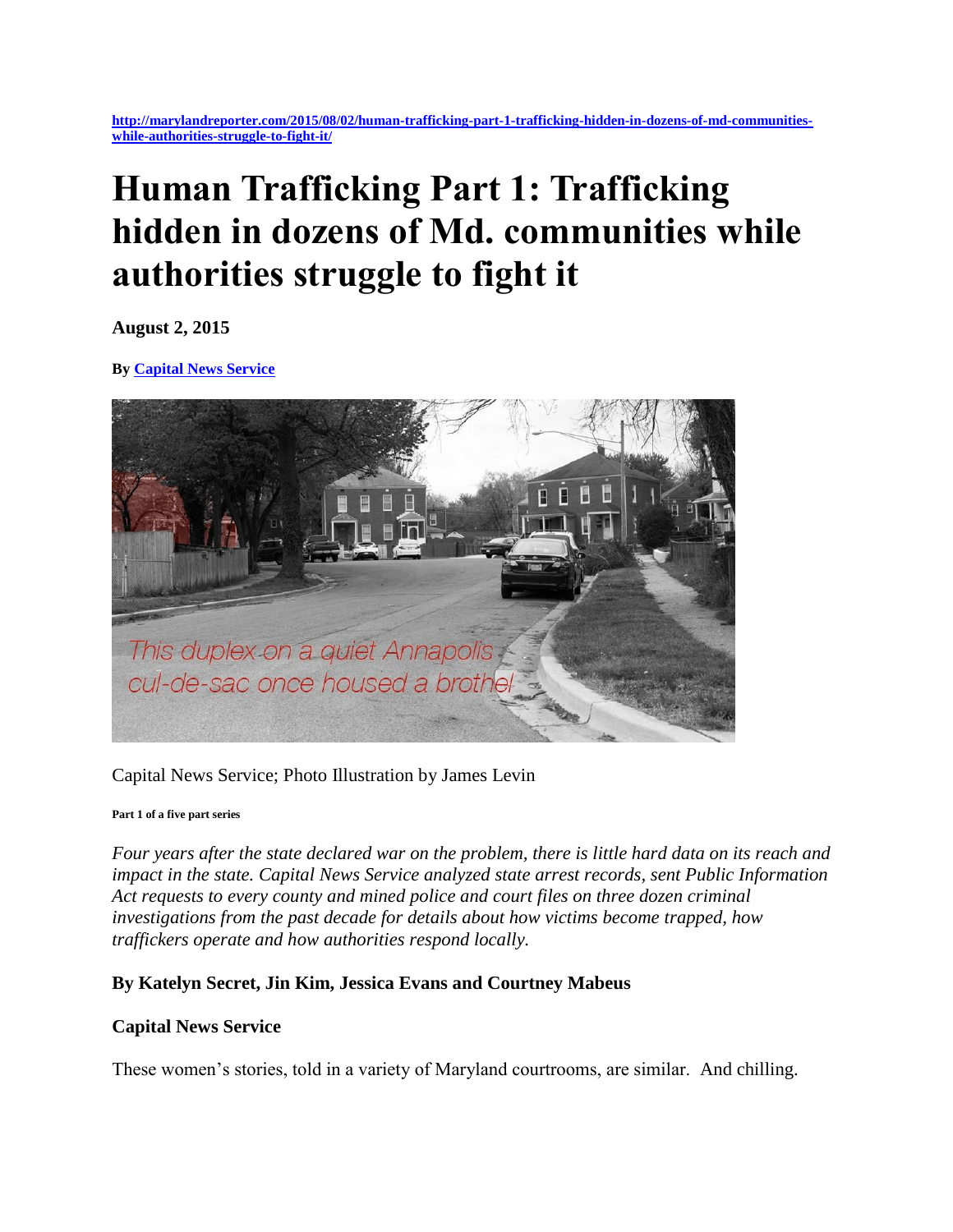R, an immigrant in her early 20s with no papers, a third-grade education and a baby girl, entrusted her life to a man she met at a restaurant in Prince George's County who told her he'd take care of them. Instead, he beat her and threatened to harm her daughter to force her into prostitution.

S, 23, took a bus from St. Louis to Baltimore to work for a man who promised he'd give her a job in his "webcam business." Arriving on the ticket he paid for, she learned the man was actually a pimp -- who told her she'd have to work as a prostitute to pay him back, including a stint in a hotel near Baltimore-Washington Thurgood Marshall International Airport.

C, a 14-year-old runaway, was walking down the street when a man offered her a ride and a place to stay in Clinton. He pampered her, fed her and took her shopping. Then on the third day, he revealed he ran a prostitution business and expected her to work for him. When she messaged friends on Facebook that she wanted out, he became violent.

Their stories, taken from court records, sketch out a common theme: Traffickers find vulnerable young women, seduce them with promises of security, then force them into the sex trade.

When they resist, they are beaten, drugged, threatened with the loss of their children.

And the businesses are everywhere. From a brick house in a quiet neighborhood to a three-star hotel near a swanky mall, sex trafficking has infiltrated the most ordinary of surroundings in Maryland. Behind closed doors, its victims -- runaways, single mothers, immigrants, addicts - do what they're told in unimaginable conditions.

## **No part of the state immune**

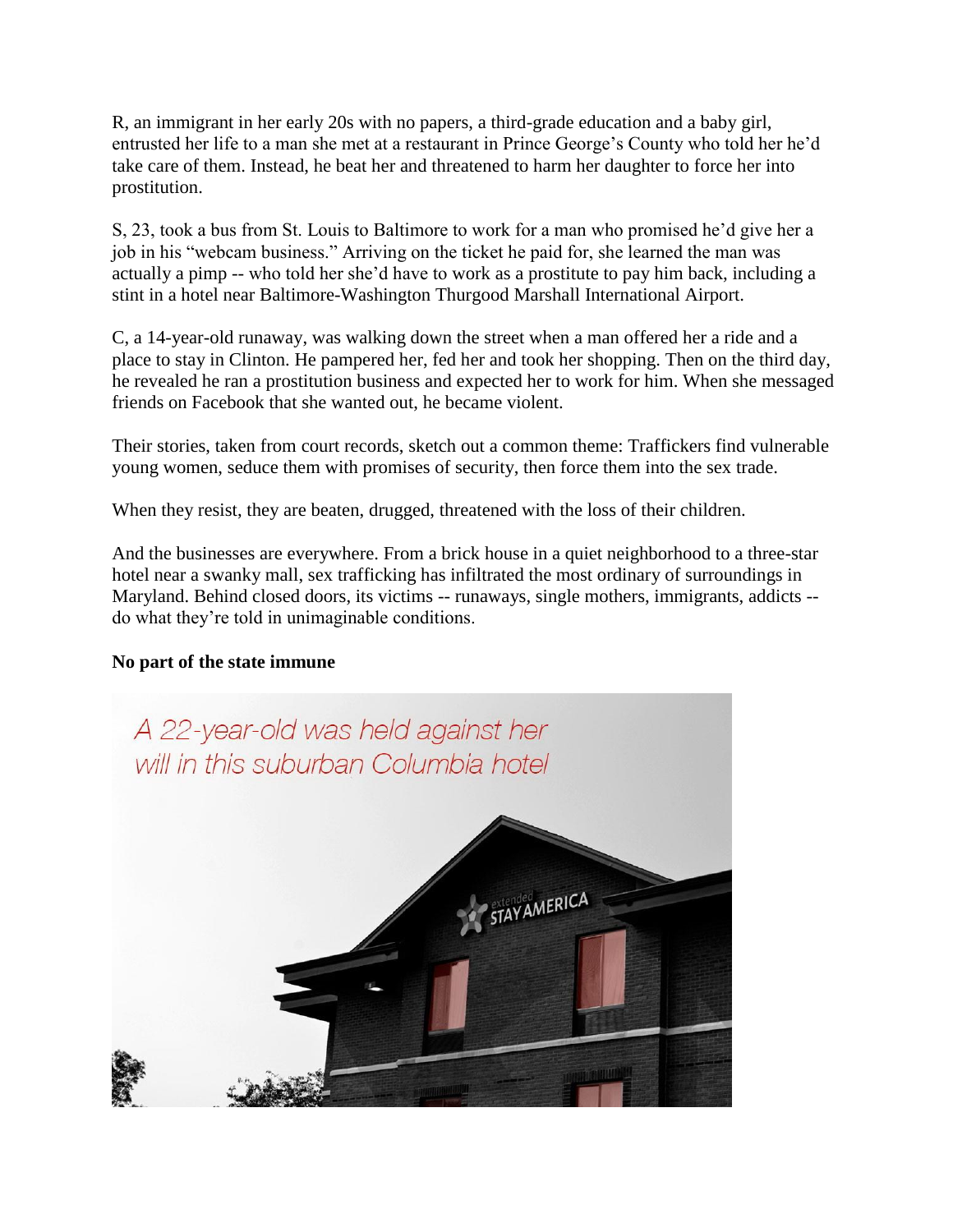Howard County detectives arrested Rowland Duffey in room 333 at this Columbia hotel and charged him with human trafficking. A 22-year-old woman told police that Duffey had driven her there from Maine against her will, confiscated her cell phone, demanded she have sex with men who responded to his online ads, and hit her when she resisted, records show. She broke free by telling him she needed emergency care for diabetes. When he took her to a hospital, she sought help. Duffey, now 33, was convicted in state court in 2013 on a misdemeanor human trafficking charge. He was sentenced to 10 years in prison. Capital News Service Photo Illustration by Alexis Saunders

"I would say that there isn't any part of the state that's immune to this," said Steven Hess, law enforcement coordinator for the U.S. Attorney's Office in Baltimore.

Three years ago, Gov. Martin O'Malley unveiled the state's plan of attack at a gathering of 400 people from state, federal and local agencies. A centerpiece of his plan was an ambitious initiative to collect and share data on human trafficking "from every part of government" -- and use it to mount a "coordinated, effective, targeted attack."

Current and former officials say that little progress has been made on the information-sharing plan.

Initially spearheaded by the state police, the effort has been stalled by staff turnover and slow response by government agencies to requests for information, said Amanda Rodriguez, who stepped down in March as human trafficking policy manager for the Governor's Office of Crime Control and Prevention.

She now is chief program officer at TurnAround, a nonprofit social services agency in Towson that works with trafficking victims.

Rodriguez and others involved in anti-trafficking work said lack of information has hurt efforts to win adequate resources on state and local levels to fight the problem. Work on human trafficking cases is mostly done by adding on to the responsibilities of people doing other things.

"To be able to ask for funding, we have to be able to support it with numbers," Rodriguez said.

### **How the investigation was done**

In the absence of a comprehensive state assessment, Capital News Service obtained a state database of human trafficking arrests and sent public records requests to every county in Maryland.

The reporters also mined police and court files on three dozen criminal investigations from the past decade for details about how victims become trapped, how traffickers operate and how authorities respond locally to what law enforcement and victim advocacy groups say is a significant nationwide problem.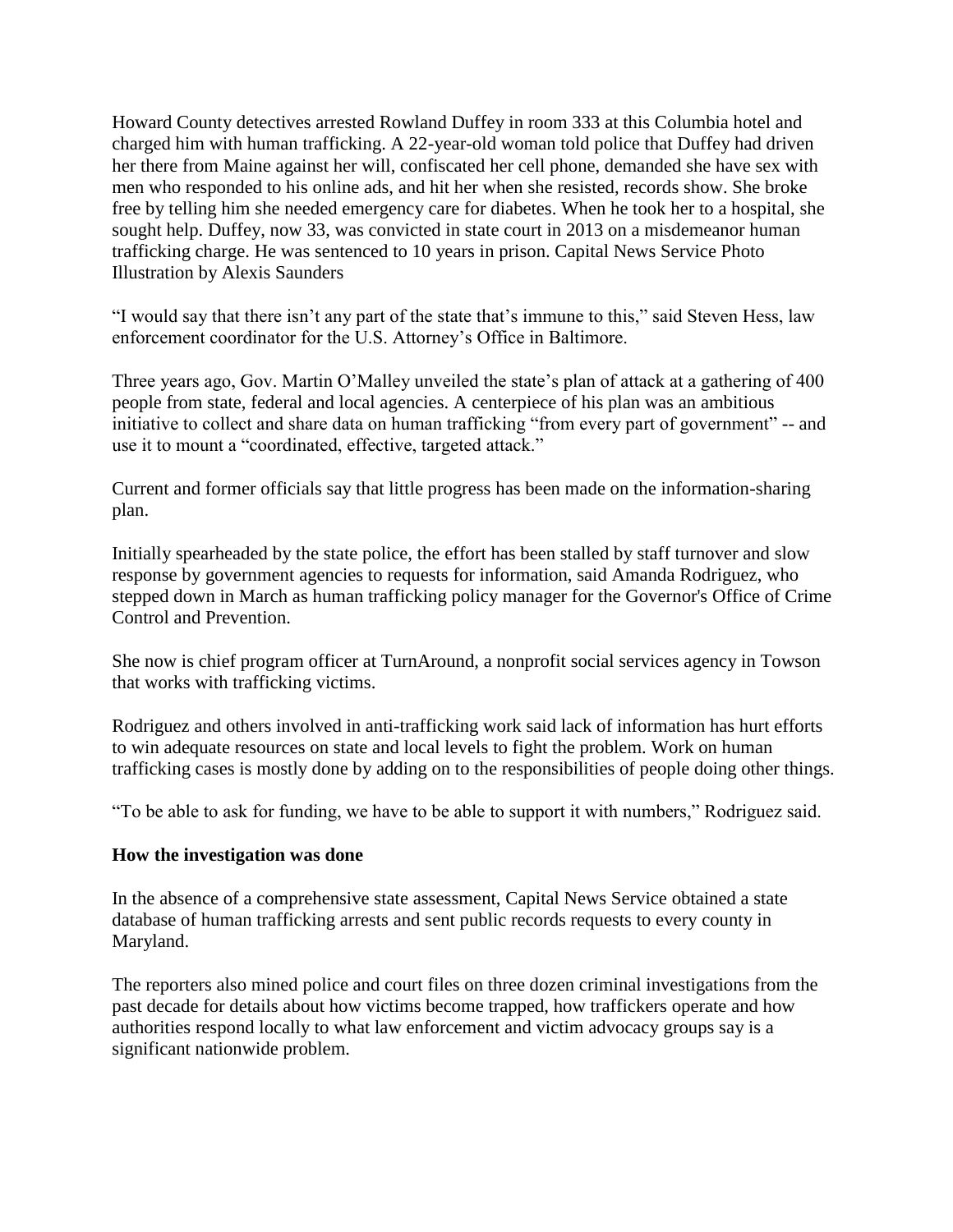The raw numbers that emerge from enforcement data present a mixed picture: Authorities have uncovered extensive evidence of sex trafficking in Maryland but are still struggling to win convictions with it.

Prosecutors filed 274 sex trafficking cases in state courts between January 2010 and December 2014, according to a CNS analysis of data from the Department of Public Safety and Correctional Services.

Fifty-nine defendants were charged with felony sex trafficking, including 40 cases involving trafficking of minors.

But most of the rest -- 215 -- were prosecuted under the misdemeanor trafficking provision of the law.



## **Few defendants convicted**

And relatively few defendants were convicted of sex trafficking: Those charges were dropped in two-thirds of the cases. There were two felony and 20 misdemeanor sex trafficking convictions, with 54 cases still open as of December 2014, according to the state's database.

Federal prosecutions are rarer but more successful. Eighteen cases filed since 2010 -- including 11 in which the victims were minors -- had resulted in conviction of 21 defendants on federal sex trafficking charges in Maryland.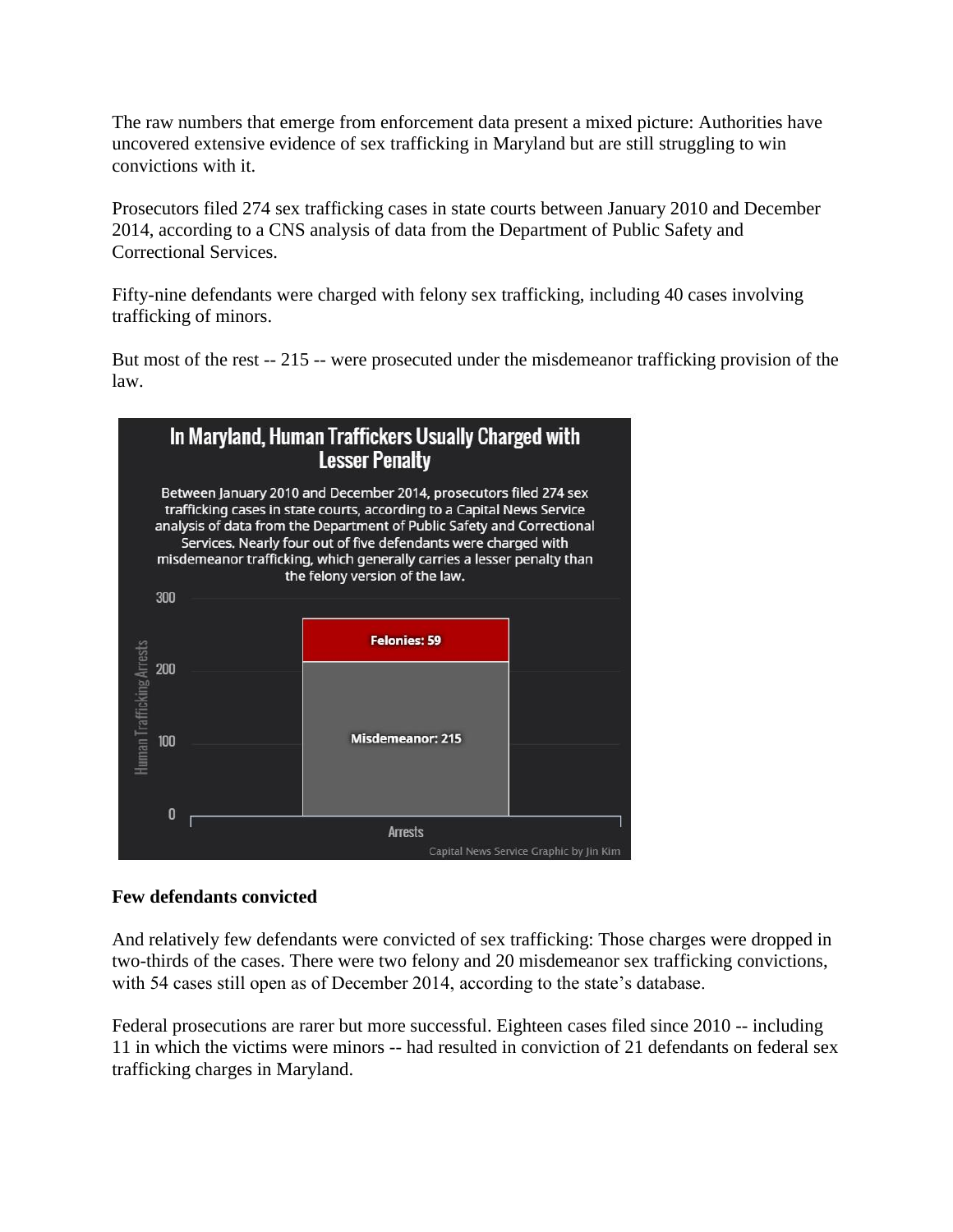Many of the federal cases came out of joint investigations between federal and local law enforcement. The U.S attorney's office coordinates the Maryland Human Trafficking Task Force, which collaborates with local authorities on prosecution of traffickers and provision of services to victims.

Both federal and state human trafficking laws require proof that a pimp used force, fraud or coercion to control a victim in order to convict on a felony charge. If the victim is a minor, coercion is presumed. Otherwise, authorities must prove that the trafficking victims weren't willing workers.

Proving that often requires the cooperation of victims -- and the emotional and financial hold traffickers have over victims was a top reason investigators gave for not producing more trafficking convictions. Other kinds of evidence -- cell phone communications and following the money -- take time and resources that haven't materialized.

## **Federal penalties harsher**

When police have evidence of force, fraud or coercion, the cases often are pursued in federal court, where the penalties are harsher -- up to life in prison.

For federal prosecution, prosecutors may consider whether the crime is multi-jurisdictional, includes factors that increase severity -- such as drug violations or violence -- or if the defendant is a danger to the community, said Rachel Yasser, assistant U.S. attorney in Baltimore.

So most sex trafficking charges are filed in Maryland state court.

A conviction under the felony provision of the state's human trafficking law carries a penalty of up to 25 years in prison and a \$15,000 fine.

But, more likely, the case will be prosecuted as a misdemeanor, punishable by a maximum of 10 years and \$5,000 fine.

Police and prosecutors say they choose that path if they don't think they can prove the force, threat, coercion or fraud required to win a felony conviction.

"I mean it's basically a slap on the wrist," said State Police Sgt. Deborah Flory, whose job includes investigating trafficking cases. "There's no real penalty. Catching a robbery charge is worse than catching a trafficking charge for an adult."

That also helps explain why human trafficking charges are dropped in so many cases: Defendants may be convicted on other types of charges -- such as prostitution, weapons, drugs or assault that are easier to prove and carry similar or tougher penalties.

Maryland Department of Public Safety officials would not release the full arrest database, which would have allowed CNS to make that determination.